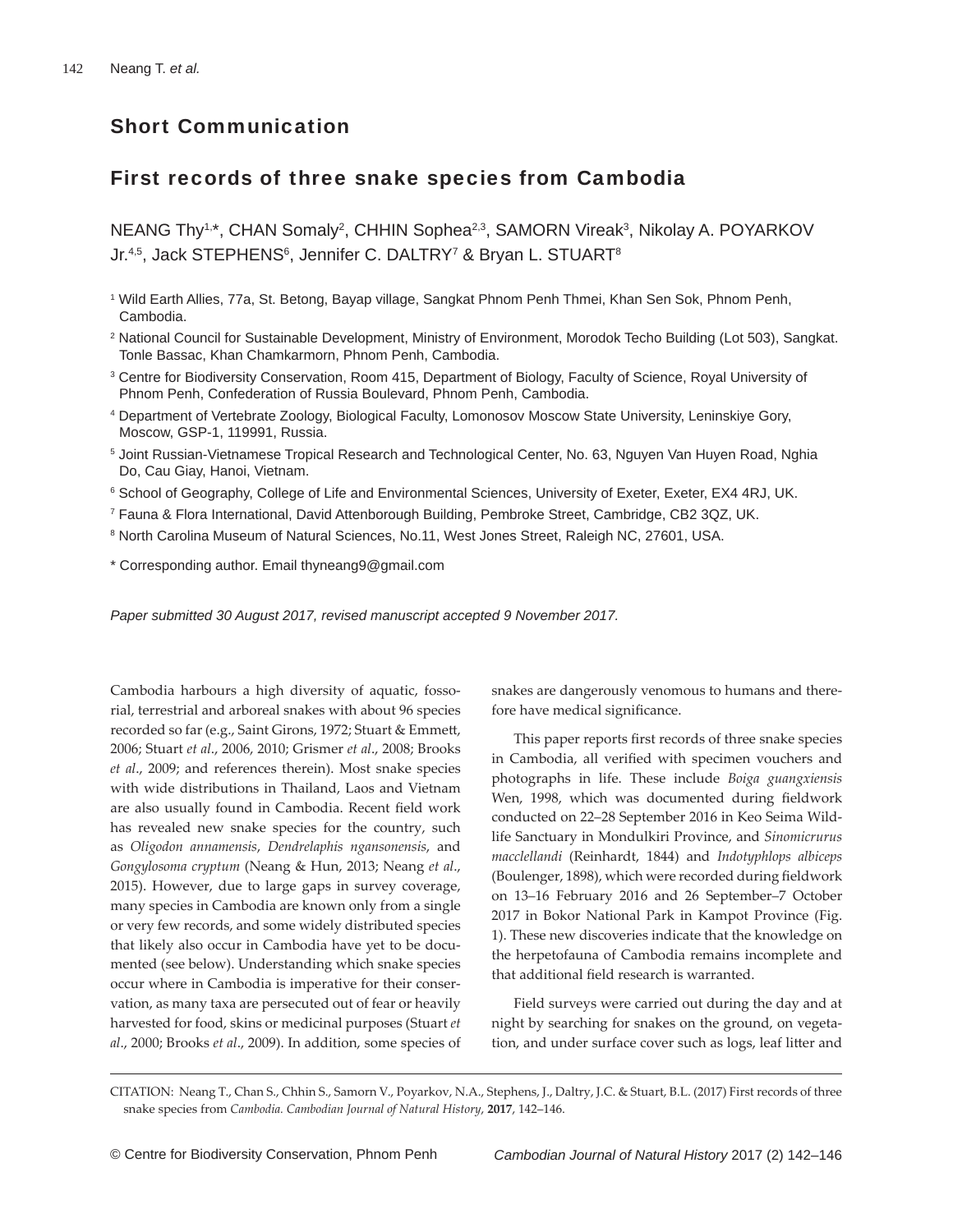rocks. Specimens were photographed in life, humanely euthanized using cardiac injections of MS-222, fixed in 10% formalin, and later transferred to 70% ethanol. Specimens were deposited in the zoological collection of the Centre for Biodiversity Conservation (CBC) at the Royal University of Phnom Penh, Cambodia.

#### *Boiga guangxiensis* Wen, 1998

*Material examined*: CBC 02791 (Fig. 2), O'Raing District, Mondulkiri Province, Keo Seima Wildlife Sanctuary, 12°19'13.5"N, 107°04'01.9"E, 490 m above sea level (asl), collected on 25 September 2016 by Neang Thy.

*Remarks*: A single female with a long, slender, compressed body, snout to vent length (SVL) 1159.8 mm; tail length (TaL) 368.9 mm, rather short, one third of SVL, ration of Tal/SVL 0.32 or SVL/TaL 3.1; head distinct from neck; eight supralabials,  $3<sup>rd</sup>-5<sup>th</sup>$  touching orbit; 13 (left)/12 (right) infralabials; one loreal; one preocular; two postoculars; 4/3 anterior temporals; 4/5 posterior temporals; dorsal scale row formula (scales at neck, midbody and anterior to vent) 21–21–15; vertebral scales enlarged; 272 ventral scales; anal plate entire; 149 paired subcaudal scales. In life, our specimen has olive brown and dark brown transverse bars, with light brown blotches anteriorly, only becoming olive brown posteriorly. These conform to the diagnostic characters of *B. guangxiensis*  given by Wen (1998), Ryabov & Orlov (2010), Ziegler *et al.*, (2010) & Nguyen *et al.*, (2011). Wen's (1998) statement that the supraocular does not touch the frontal may be in error. Our specimen has minor differences to specimens from China and Vietnam in having a higher number of ventral scales (1+272) [vs. 263–270 in Wen (1998), 257–270 in Ziegler *et al.*, (2010), and 261–266 in Nguyen *et al.*, (2011)]; a higher number of subcaudal scales (149) [vs. 119–147 in Ziegler *et al.*, (2010), and 142–144 in Nguyen *et al.*, (2011)]; a higher number of infralabials (12/13) [vs. 10–12 in Ziegler *et al.*, (2010)]; and a higher number of anterior temporals (4/3) [vs. 2–3/2–3 in Ziegler *et al.*, (2010), and 3/3 in Nguyen *et al.*, (2010)].

*Ecology*: Our specimen was found at night while slowly moving among tree branches about 0.6 m above the ground near a large tree in semi-evergreen forest.

*Distribution*: *Boiga guangxiensis* is known from China, Laos, and Vietnam (Wen, 1998; Ryabov & Orlov, 2010; Nguyen *et al.*, 2009, 2011; Uetz & Hallermann, 2017). Recently, *B. guangxiensis* was reported from Bu Gia Map National Park in Binh Phuoc Province, southern Vietnam (Vassilieva *et al.*, 2016) and from Cat Tien National Park in Dong Nai Province, southern Vietnam (Geissler *et al.*, 2011). Keo Seima Wildlife Sanctuary in Mondulkiri Province, (Cambodia), the location of our record, is situated



**Fig. 1** Localities of new records of three snake species from Cambodia: A) *Sinomicrurus maclellandi* and *Indotyphlops albiceps* in Bokor National Park, Kampot Province; and B) *Boiga guangxiensis* in Keo Seima Wildlife Sanctuary, Mondulkiri Province. Also shown are known localities for *B. guangxiensis* in adjacent Vietnam: C) Bu Gia Map National Park, Binh Phuoc Province; and D) Cat Tien National Park, Dong Nai Province.

in the western foothills of the Annamite (= Truong Son) Mountains across the Cambodian-Vietnamese border from Bu Gia Map National Park (Fig. 1). A congener of *B. guangxiensis*, *B. jaspidea* (Duméril, Bibron & Duméril, 1854), has been frequently documented in the national park (Vassilieva *et al*., 2016) but not yet in Cambodia, and so future records of the latter are also anticipated in the vicinity of Keo Seima.

#### *Sinomicrurus macclellandi* (Reinhardt, 1844)

*Material examined*: CBC 02885 (Fig. 3), Teuk Chou District, Kampot Province, Bokor National Park, 10°39'01.5"N 104°03'41.6"E, 928 m asl, collected on 4 October 2017 by Neang Thy and Bryan L. Stuart. A photograph (Fig. 4) in the same locality near the "Black Palace" (10°37'10.97"N, 104°04'40.94"E, ca. 964 m asl) was taken on 11 February 2016 by Jack Stephens.

*Remarks*: CBC 02885 is a small male specimen with a cylindrical body; SVL 448.3 mm; TaL 46.9 mm; head short, rounded, slightly larger than neck, head length 11.9 mm; scale row formula 13–3–13; one preocular; two postoculars; seven supralabials; six infralabials; 1+1 temporals; 201 ventrals; 30 subcaudals, paired; anal plate divided; and tail ending in sharp spine. In life, the specimen was red above with 29 black transverse bars on dorsum, four on tail, not encircling belly; head black above with broad,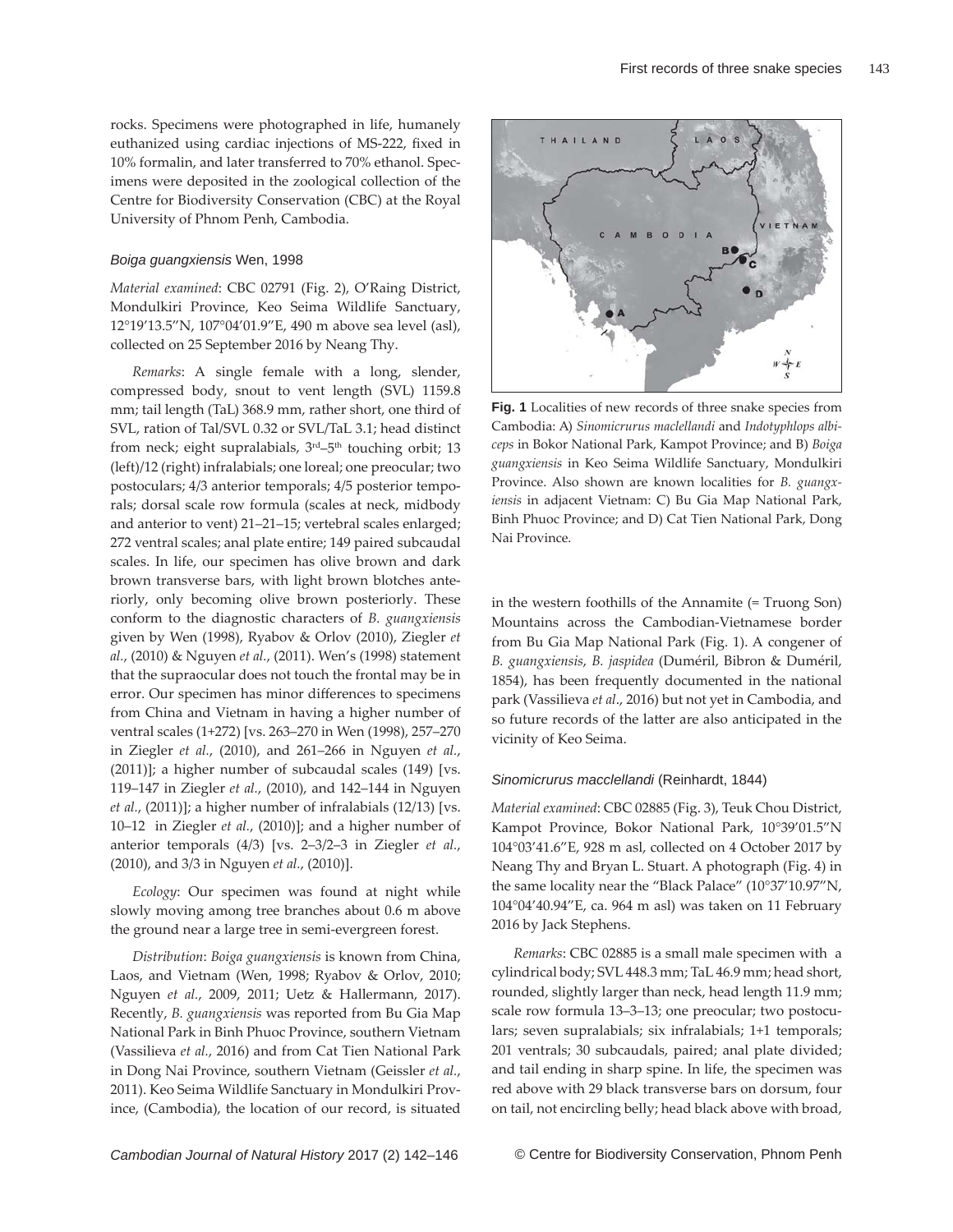

**Fig. 2** *Boiga guangxiensis* (CBC 02791) in Keo Seima Wildlife Sanctuary, Mondulkiri Province, eastern Cambodia (© Neang Thy).



**Fig. 5** *Indotyphlops albiceps* (CBC 02861) in Bokor National Park, Kampot Province, southern Cambodia (© Neang Thy).



**Fig. 3** *Sinomicrurus macclellandi* (CBC 02885) in Bokor National Park, Kampot Province, southern Cambodia (© Neang Thy).



**Fig. 4** *Sinomicrurus macclellandi* (not vouchered) in Bokor National Park, Kampot Province, southern Cambodia (© Jack Stephens).

yellowish-cream transverse band behind eye; indistinct scattered yellowish cream spotting anterior to eye, on internasals, and prefrontals; and ventral surface cream with black blotches. Photographs taken in February 2016 reveal a snake with a slim, cylindrical, red body, with regular transverse thin black bands, and a black head with a large cream band. Although the snake is partially obscured in the photographs, these characteristics are sufficient to confidently assign the individual to this species (Taylor, 1965).

*Ecology*: Our specimen was found under a rotting log in evergreen forest at 1240 hrs. The animal photographed in February 2016 was found on a forest trail within 15–20 m of another individual of the same species.

 Distribution: *Sinomicrurus macclellandi* occurs from India and Nepal through Myanmar, Thailand, Laos, Vietnam, Hainan Island of China, Taiwan and the southernmost parts of the Ryukyu Islands in Japan (Taylor, 1965; Deuve, 1970; Nguyen *et al.*, 2009; Uetz & Hallerman, 2017). Due to its wide geographic distribution, the species was expected to occur in Cambodia, although Saint Girons (1972) anticipated that it would occur only in the mountains of the northeastern part of the country.

#### *Indotyphlops albiceps* (Boulenger, 1898)

*Materials examined*: CBC 02861 (Fig. 5), Teuk Chou District, Kampot Province, Bokor National Park, 10°40'51.4"N, 104°03'30.1"E, 841 m asl, collected on 14 February 2017 by Neang Thy and Samorn Vireak.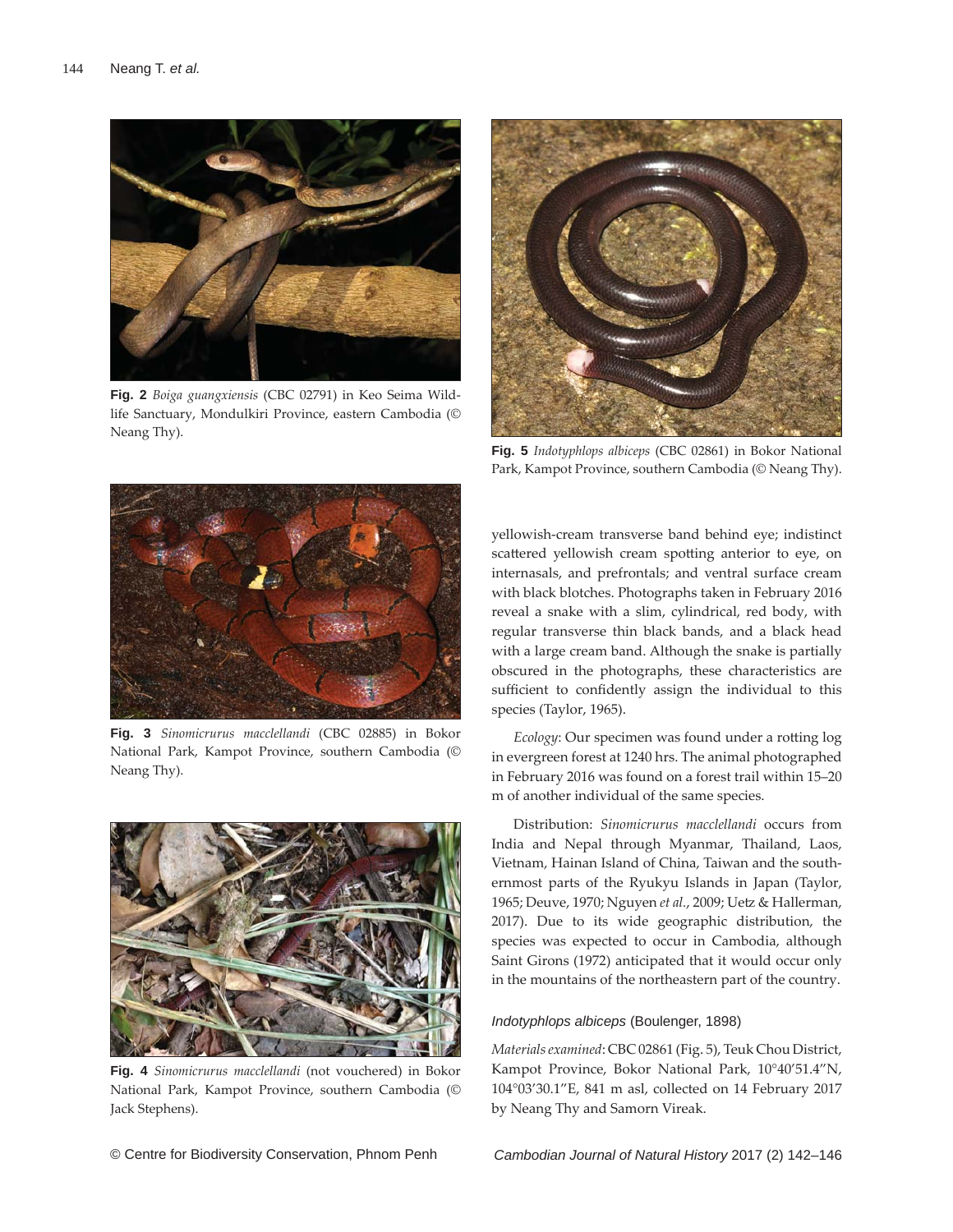*Remarks*: Our single female specimen has SVL 211.3 mm; tail short, TaL 2.7 mm, ratio TaL/SVL 1.3%; head indistinct from neck; snout rounded, inferior suture complete, in contact with 2nd supralabial, superior suture incomplete, about one fourth the distance between nostrial and rostral-frontorostral suture; one preocular, in contact with  $2<sup>nd</sup>$  and  $3<sup>rd</sup>$  supralabial; one postocular; eye obscured by ocular shield; four supralabials, the 4th the largest; two infralabials; supralabial imbrication pattern T-III (third supralabial overlapping ocular shield) following Wallach (1993); body scalation formula 22–20– 20, following Wallach (1993); diameter of mid-body 4.3 mm, about 50 times the total length; 375 mid-dorsal scales; seven subcaudals; and caudal spine present. Dark brown on dorsal surface and flanks; paler dark brown on venter; entire head, gular region, vent and tail white; and spine base and spine dark brown. These characters generally match those of *I. albiceps* (Pyron & Wallach, 2014; Taylor, 1965). However, our specimen from Bokor has 22 scale rows at neck rather than 18–20 scale rows reported from Thailand (Boulenger, 1898; Taylor, 1965). We assume that this minor difference reflects geographic variation within the species, but future taxonomic evaluation (including molecular analyses) of Cambodian specimens is warranted.

*Ecology*: Our specimen was found under a rotten log near an ant colony during the day in hilly semi-evergreen forest. A few dead ant larvae were seen together with the snake in a plastic bag used to retain the specimen overnight before preservation, suggesting these may have come from its stomach.

*Distribution*: *Indotyphlops albiceps* has been reported from Hong Kong, Myanmar, Thailand, Laos and west Malaysia (Taylor, 1965; Uetz & Hallerman, 2017). The type locality is "Chantaboon" (= Chanthaburi) in southeastern Thailand, and so our record of the species in southern Cambodia was expected.

### Acknowledgements

We are indebted to H.E. Say Samal and H.E. Chea Sam Ang for permission to conduct field work in Cambodia. We also thank the MSc students from the Centre for Biodiversity Conservation in Phnom Penh who helped find the *Indotyphlops* specimen, Kung Putheara and Nuth Menghor for facilitating our field work, and Tuy Sereivathana and Ith Saveng for facilitating our museum work. Our work was supported by grants kindly provided by the Margaret A. Cargill Foundation, National Geographic Society (grant no. WW-R016-17), and Russian Science Foundation (RSF grant no. 14-50-00029).

### References

- Boulenger, G.A. (1898) Descriptions of two new blind snakes. *The Annals and Magazine of Natural History, Ser. 7*, **1**, 124.
- Brooks, S.E., Allison, E.H., Gill, J.A. & Reynolds, J.D. (2009) Reproductive and trophic ecology of an assemblage of aquatic and semi-aquatic snakes in Tonle Sap, Cambodia. *Copeia*, **2009**, 7–20.
- Deuve, J. (1970) Serpents du Laos. *Mémoires O.R.S.T.O.M*., **39**, 1–251.
- Geissler, P., Nguyen T.Q., Poyarkov, N.A. & Böhme, W. (2011) New records of snakes from Cat Tien National Park, Dong Nai and Lam Dong provinces, southern Vietnam. *Bonn Zoological Bulletin*, **60**, 9–16.
- Grismer, L.L., Neang T., Chav T. & Grismer, J.L. (2008) Checklist of the amphibians and reptiles of the Cardamom region of southwestern Cambodia. *Cambodian Journal of Natural History*, **2008**, 12‒28.
- Neang T. & Hun S. (2013) First record of *Oligodon annamensis*  Leviton, 1953 (Squamata: Colubridae) from the Cardamom Mountains of southwest Cambodia. *Herpetology Notes*, **6**, 271–273.
- Neang T., Grismer, L.L., Hun S. & Phan C. (2015) New herpetofauna records and range extensions for *Daboia siamensis*  (Smith, 1917) and *Gekko petricolus* Taylor, 1962 from Cambodia. *Cambodian Journal of Natural History,* **2015**, 172–182.
- Nguyen S.V., Ho T.C. & Nguyen Q.T. (2009) *Herpetofauna of Vietnam*. Edition Chimaira, Frankfurt am Main, Germany.
- Nguyen Q.T., Stenke, R., Nguyen H.X. & Ziegler, T. (2011) The terrestrial reptile fauna of the biosphere reserve Cat Ba Archipelago, Hai Phong, Vietnam. *Bonner Zoologische Monographien*, **57**, 99–115.
- Pyron, R.A. & Wallach, V. (2014) Systematics of the blindsnakes (Serpentes: Scolecophidia: Typhlopoidea) based on molecular and morphological evidence. *Zootaxa*, **3829**, 1–81.
- Ryabov, S., A. & Orlov, N.L. (2010) Reproductive biology of *Boiga guangxiensis* Wen, 1998 (Serpentes: Colubridae). *Asian Herpetological Research*, **1**, 44–47.
- Saint Girons, H. (1972) Les serpents du Cambodge. *Mémoires du Muséum National d'Histoire Naturelle, Nouvelle Serie (A, Zoologie)*, **74**, 1–170.
- Stuart, B.L. & Emmett, D.A. (2006) A collection of amphibians and reptiles from the Cardamom Mountains, southwestern Cambodia. *Fieldiana Zoology*, **109**, 1‒27.
- Stuart, B.L., Sok K. & Neang T. (2006) A collection of amphibians and reptiles from hilly eastern Cambodia. The Raffles Bulletin *of Zoology*, **54**, 129–155.
- Stuart, B.L., Rowley, J.L., Neang T., David, A.E. & Som S. (2010) Significant new records of amphibians and reptiles from Virachey National Park, northeastern Cambodia. *Cambodian Journal of Natural History*, **2010**, 38‒47.
- Taylor, E.W. (1965) The serpents of Thailand and adjacent waters. *The University of Kansas Science Bulletin*, **45**, 609–1096.

*Cambodian Journal of Natural History* 2017 (2) 142–146

© Centre for Biodiversity Conservation, Phnom Penh